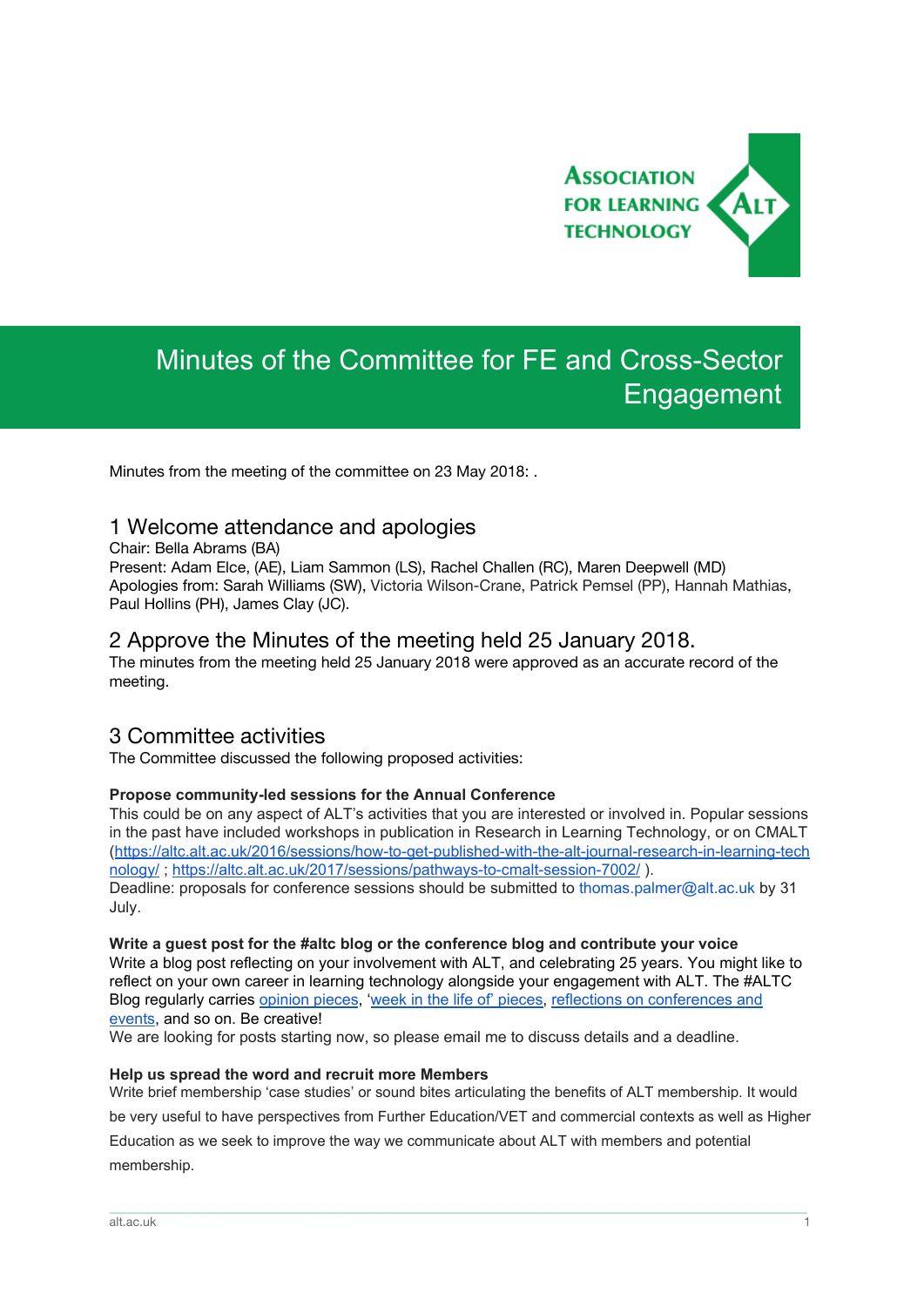#### Suggestions:

ALT membership benefits me as an individual by… (100 words)

ALT membership benefits my colleagues/my staff by (200 words)

ALT membership benefits my organisation by (200 words)

Action: for MD to circulate more details and request to volunteer for various opportunities.

Volunteers for blog posts: Bella Abrams, Liam Sammon, Volunteers for testimonials: Adam Elce, Liam Sammon, Rachel Challen (editor), Volunteers for conference: tbc

## 4 Events and conference report

The Committee welcome the report which covered the Annual Conference, OER18 and current webinars including a webinar series on GDPR:

#### Annual Conference

For ALT's 25th Annual Conference we will bring together different critical perspectives in Learning Technology from across our community that will examine the challenges ahead and question the shape of things to come.

We are putting our values into practice and Members at the heart of the conference, so in this spirit the event will be chaired collaboratively by the Trustees of ALT, led by Sheila MacNeill and Martin Weller.

#### OER18

OER18 focussed on one of the often-cited benefits of 'open' – the promise of inclusivity. The conference will be chaired by academic and Open Education researcher Vivien Rolfe, alongside Wonkhe Associate Editor David Kernohan.

Bookings and and attendance were slightly down on previous years with a total of 158 bookings. The vast majority (88%) of bookings continued to be for both days. Attendance was excellent on both days.

OER18 has received overwhelmingly positive feedback. 100% of survey respondents felt that the 'pre-booking conference and administration', 'help provided during the conference' and 'general running of the event' was good or excellent, clearly reflecting the outstanding professionalism of the ALT team.

#### GDPR Webinars

We are running a very popular series of GDPR webinars, which have included to date:

● Webinar: A Learning Technology professional's guide to GDPR in the classroom

● Webinar: Blackboard - Implementation of the European Union General Data Protection (GDPR)

● Webinar: GDPR and Data Protection Compliance - How Moodle empowers institutions

#### TLC Webinars

We are collaborating with TLC webinars, providing information on the programme and links to the Wordpress site and webinar recordings, as well as promoting the series across the ALT community. Some of the TLCs are rewatched hundreds and even thousands of times and have been embedded in courses. We ask for your assistance in sharing information about this webinar series as it becomes available.

\_\_\_\_\_\_\_\_\_\_\_\_\_\_\_\_\_\_\_\_\_\_\_\_\_\_\_\_\_\_\_\_\_\_\_\_\_\_\_\_\_\_\_\_\_\_\_\_\_\_\_\_\_\_\_\_\_\_\_\_\_\_\_\_\_\_\_\_\_\_\_\_\_\_\_\_\_\_\_\_\_\_\_\_\_\_\_\_\_\_\_\_\_\_\_\_\_\_\_\_\_\_\_\_\_\_\_\_\_\_\_\_\_\_\_\_\_\_\_\_\_\_\_\_\_\_\_\_\_\_\_\_\_\_\_\_\_\_\_\_\_\_\_\_\_\_\_\_\_\_

A full list of upcoming events including webinars is at

https://www.alt.ac.uk/events/teaching-and-learning-conversations-webinar-series .

# 5 Individual updates from members

Individual discussions from members - these are not usually minuted.